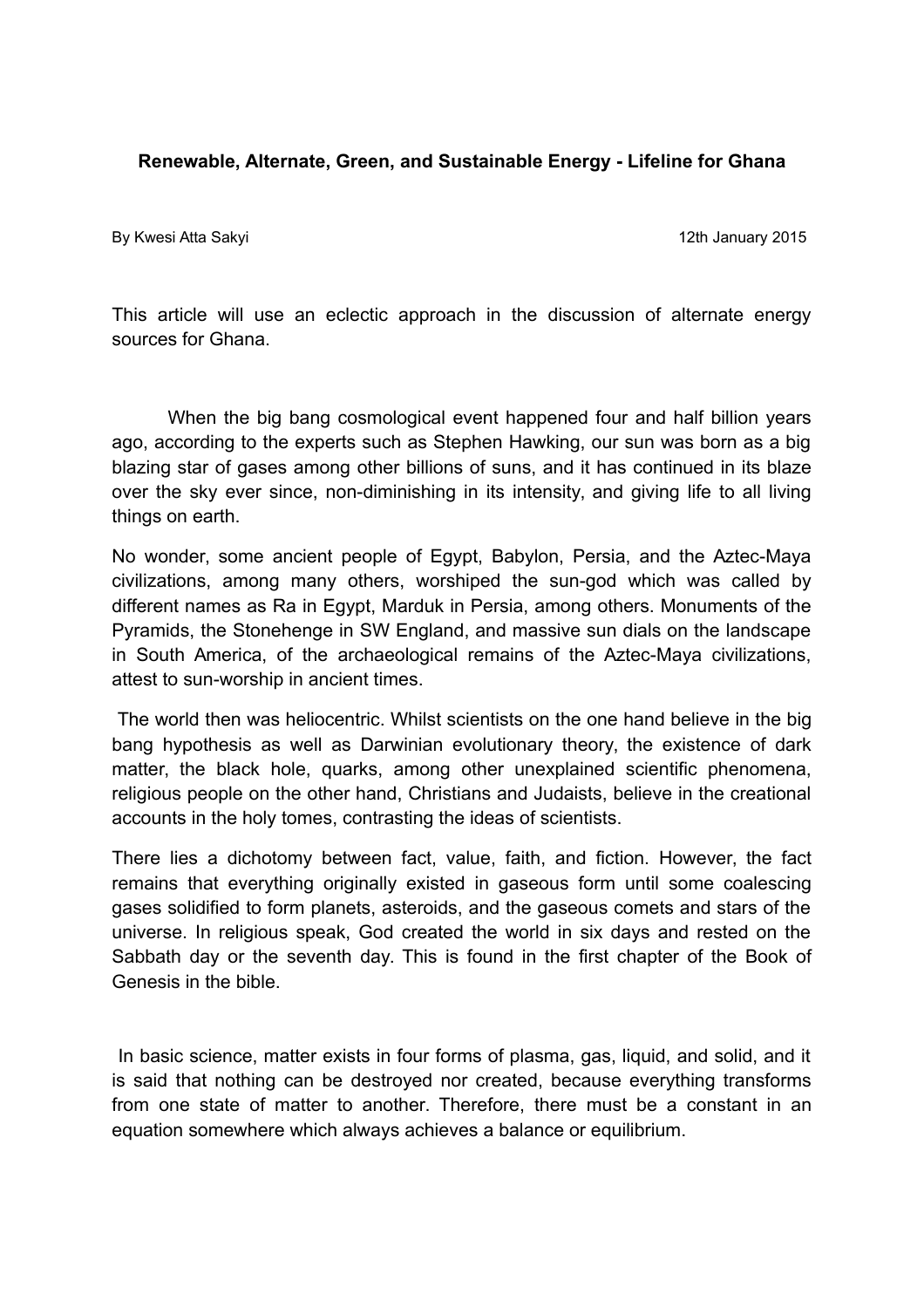Newton established years ago that the force of attraction between two bodies is equal to a gravitational constant, multiplied by the masses of the bodies, divided by the square of the distance between them:  $F = g M_1 M_2/d^2$ . Here, the variables are distance and force, since the masses are constants. Einstein gave us his relativity theory as  $E=mc^2$ , where 'c' is the velocity of light (in a vacuum, which is estimated at 300,000 kilometres per second), and 'm' is mass.

Thus, there is a direct proportionality between mass and energy, since velocity of light is constant. Thus, the bigger the mass, the greater the energy generated, and also the greater the displacement in the space/time continuum. However, it depends on the chemical composition of that mass, whether it is radioactive or not. In quantum physics, we negate Schumpeter's assertion that, 'to be small is beautiful'. The two theories of Newton and Einstein seem to have some things in common.

 While Newton's theory establishes an inverse relationship between Force (F) and distance (d), Einstein's theory establishes a direct relationship between Energy (E) and mass (m). I think they are two sides of the same coin. Einstein's theory places more emphasis on time and motion in the time-space-motion continuum and trilogy, which gives us the basis for atomic or nuclear fission and fusion in a reactor where a mass of radioactive material is bombarded and accelerated in nuclear reaction to release vast amounts of energy. We can apply this knowledge to the atomic clock, cancerous growth, atomic energy, agriculture, telecommunications, and many other scientific and technological applications, not least energy production and electricity.

While Newton's theory was focused on static inter-space relationships, Einstein's theory was dynamic, and it explored the workings in those Newtonian spaces with regard to motion and time. Thus, Newton was like a designer of a car model which had no life, and Einstein was like the engineer and technologist who put life into that car model, and made it real, and made it move.

 One wonders whether these two theories can be deployed to produce energy. I am not a scientist, so do not ask me how, but I believe we can tap energy from gravitational pull of the heavenly orbiting bodies or from the light they emanate, or from their radioactivity. Nuclear physics has already shown us how atomic fission and fusion works to produce enormous amounts of power. The world owes a great debt of gratitude to Einstein, whose work came out in 1905 to revolutionize physics, relating time, space, and motion of masses or bodies to a continuum, but basically, related to the trilogy of time, distance, and speed relationship, which we learnt in basic mathematics, mechanics, and science. Over to you, you scientists out there.

Solar energy is said to be blue, clean, reliable and renewable. In Ghana, the Fantes call the sun, 'Omaa ndam', which translates literarily as, 'giver of sharpness' or 'the thing which gives sharpness to life', or 'quickener of actions'. Readers will notice the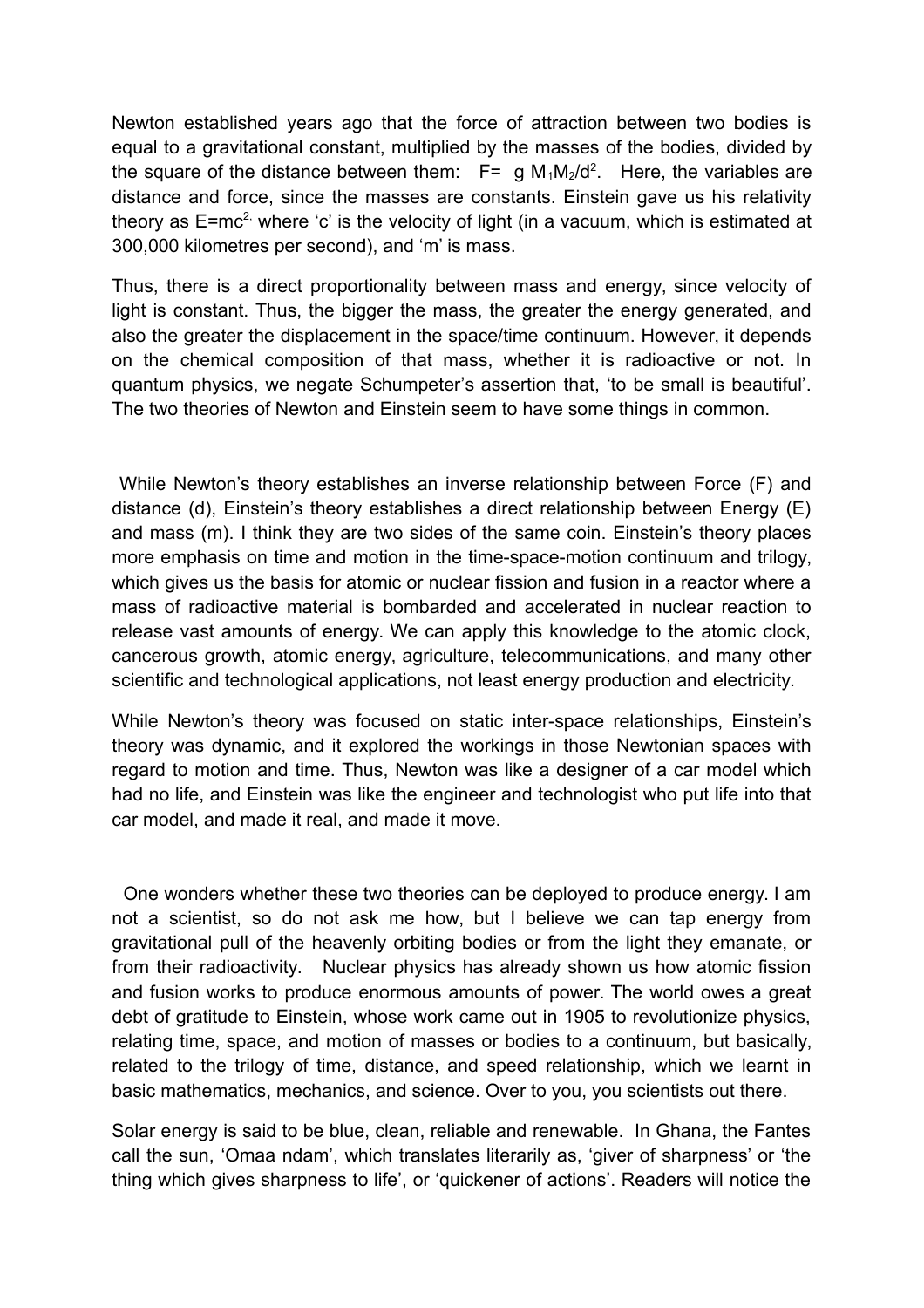Fante word 'ndam' to be closer to the English word 'dynamo' or 'dynamic'. We have similar words such as 'fun' (pronounced foon) for dead body, akin to the English word, 'funeral', with the same sound as the pronunciation of the first three letters of the word, 'funeral'.

The other word in Fante for dead body is 'mum', (pronounced moom), which also means the dumb. It is closer to mummy (Egyptian mummies). My tribesman, Ayi Kwei Armah, has written extensively on these aspects of the similarity of some Akan words with some ancient Egyptian words, testifying to our origins. Light in Akan is 'kan' or 'han', darkness is sum (soom). Ghanaians want 'kan' or 'han' from their energy company, ECG (Electricity Company of Ghana), and not 'sum' or Dumsor.

 An analogy in grade school geography book, *Foundations of Geography* by Preece and Wood (I used that book from 1966 to 1970 to do my O Level Geography, as well as other ones by Jarret, Jasper Stembridge, *Peoples and Regions of the World*, R. B.Bunnett's *Geography in Diagrams*, Monkhouse' *Physical Geography/Geomorphology,* Strahler, etc) states that the sun could be the size of a football, while the earth relatively would look like a small grain of groundnut. The sun is approximately 93 million miles away (depending on perihelion and aphelion), yet its glare and power on the earth is awesome.

In contrast, the moon is just about 239,000 miles from the earth (depending on apogee and perigee), yet it has no burning power. This is because the moon is a solid spheroid, while the sun is a ball of burning hydrogen, helium, oxygen, plasma, nitrogen, iron, magnesium, among other gases. It is a star. It is conjectured that when the moon was formed, it was only 14,000 miles away (ref: content.time.com/time/specials/pack…). What a wonder of creation by the Creator! A theory which exists states that the universe is forever expanding, and our Milky Way system is moving towards the star Vega (Geography Lecture notes at Legon, 1976).

 The tides in the oceans are said to be caused by the combined gravitational pull of the sun and the moon. Tidal energy is also renewable, clean, and sustainable. So also are solar, and wind energies. The sun's heat causes water bodies to evaporate and form clouds which come as rain in the hydrological cycle. Thus, insolation or the amount of the sun's energy which hits the earth's surface and atmosphere is paramount for sustenance of all life forms. However, a greater amount of the sun's energy or insolation is lost to space, and also part of it is reflected back to space by the high albedo of the clouds (1976 Geography Lecture notes at Legon).

Hydro-Electric Power (HEP) which is generated from dams on rivers has become unreliable due to global warming and incidence of drought in some parts of the world, causing river and lake levels to be below the required levels needed to turn all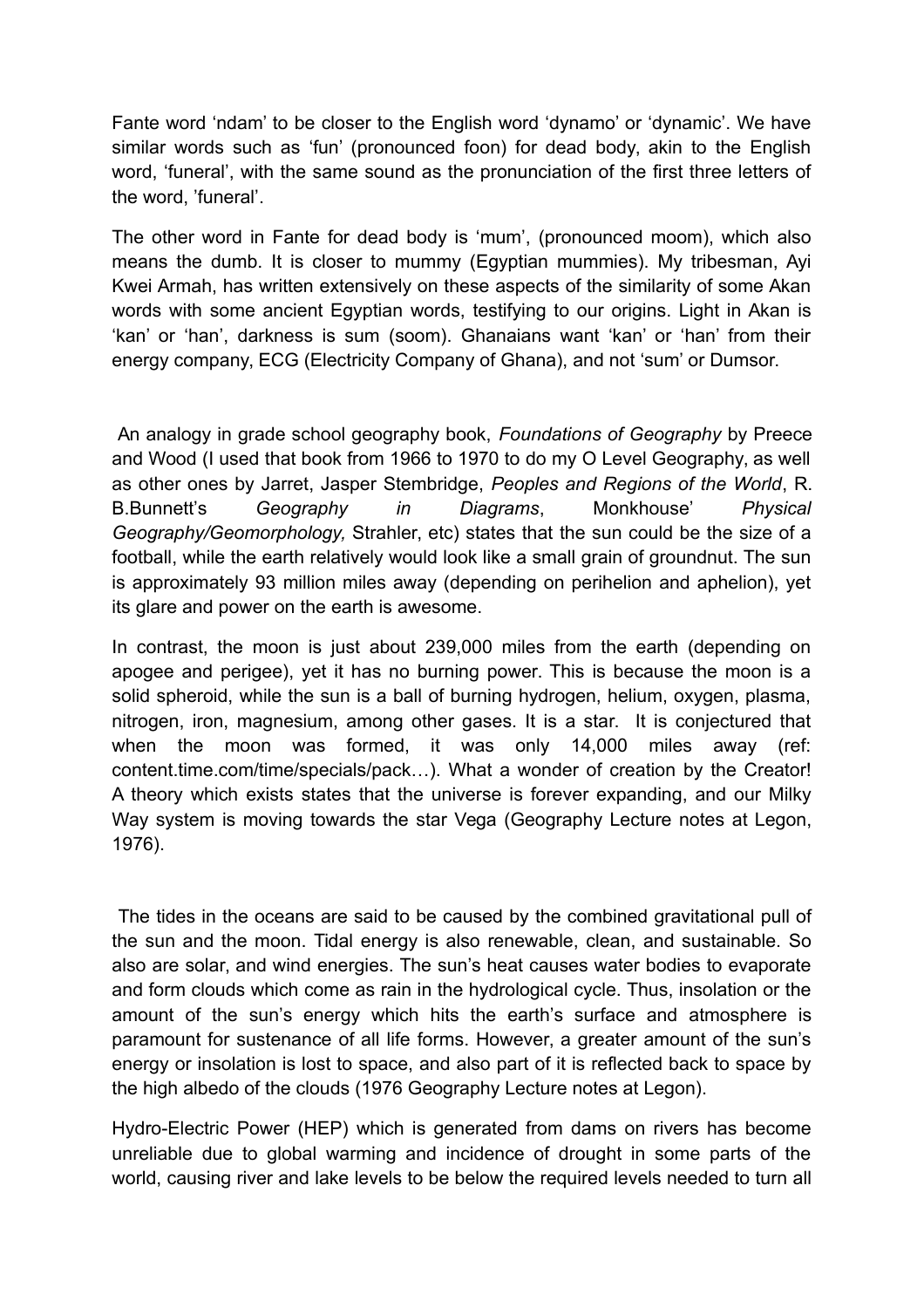the turbines. In this article, alternate and clean sources of energy will be discussed in relationship to the difficulties Ghanaians are going through, as regards loadshedding, blackouts, and the 'Dumsor' (Off-on) syndrome, apparently caused by demand exceeding installed capacity or supply of electricity in Ghana.

Dirty energy has long since been associated with the hydrocarbons or fossil fuels such as coal, petrol, and diesel. These are the heaviest pollutants of the atmosphere. At least LNG, which occurs above coal and oil deposits in the geosynclines, is also relatively a neater source of energy, except that it has to be drilled at high cost, unlike tapping the universally available solar, wind, and tidal energy sources. Of course, one would also argue that the technology which is involved in tapping solar, wind, and tidal energies could be prohibitive in cost in the short run and not readily accessible by poor developing countries, but then, in the long run, they may be cost-effective, and environmentally friendly.

 The most dangerous sources of power are nuclear energy, and chemical energy (recall Fukushima Nuclear Disaster in N.E. Japan 2011, Chernobyl Disaster in Ukraine 1986, Union Carbide's Bhopal chemical leak in India in 1984, Gulf of Mexico Oil Spill involving BP, and Alaska Oil Spill involving Exxon-Mobil Valdez 1989, among others). Besides, these fossil fuel, nuclear, and chemical energy sources are nonrenewable, non-sustainable, and non-ecologically friendly because they are obtained from mining, chemical, and mechanical reactions and actions.

 It is up to us in Ghana to look up to diversifying our energy sources and moving with modern trends in the industry. HEP and the traditional fossil fuel sources are becoming obsolete and less trendy. Besides, they are very expensive. Look at the high volatility in oil prices juxtaposed against the high cost of extraction in geosynclines at offshore sites such as the Gulf of Mexico and the North Sea, while on the one hand, the sandy shales onshore are relatively cheaper to work on in places such as Texas, California, Saudi Arabia, Iran, Iraq, Libya, and Canada.

## **Solar Energy**

The new energy sources which Ghana should look to developing on a serious note to overcome the power deficit are solar, wind, tidal, and geothermal. In this article, emphasis will be on the first three sources. It is however reassuring to learn that a UK company is developing a 2.1 billion dollars photo-voltaic plant at Atuabo in the Western Region. The UK, a temperate country with less amount of insolation than Ghana, is one of the leading generators of solar energy in the world. Solar energy is also known as blue energy.

 It involves tapping of electricity using solar panels or photo-voltaic cells mounted on roof-tops to concentrate and capture the light energy of the sun, which is then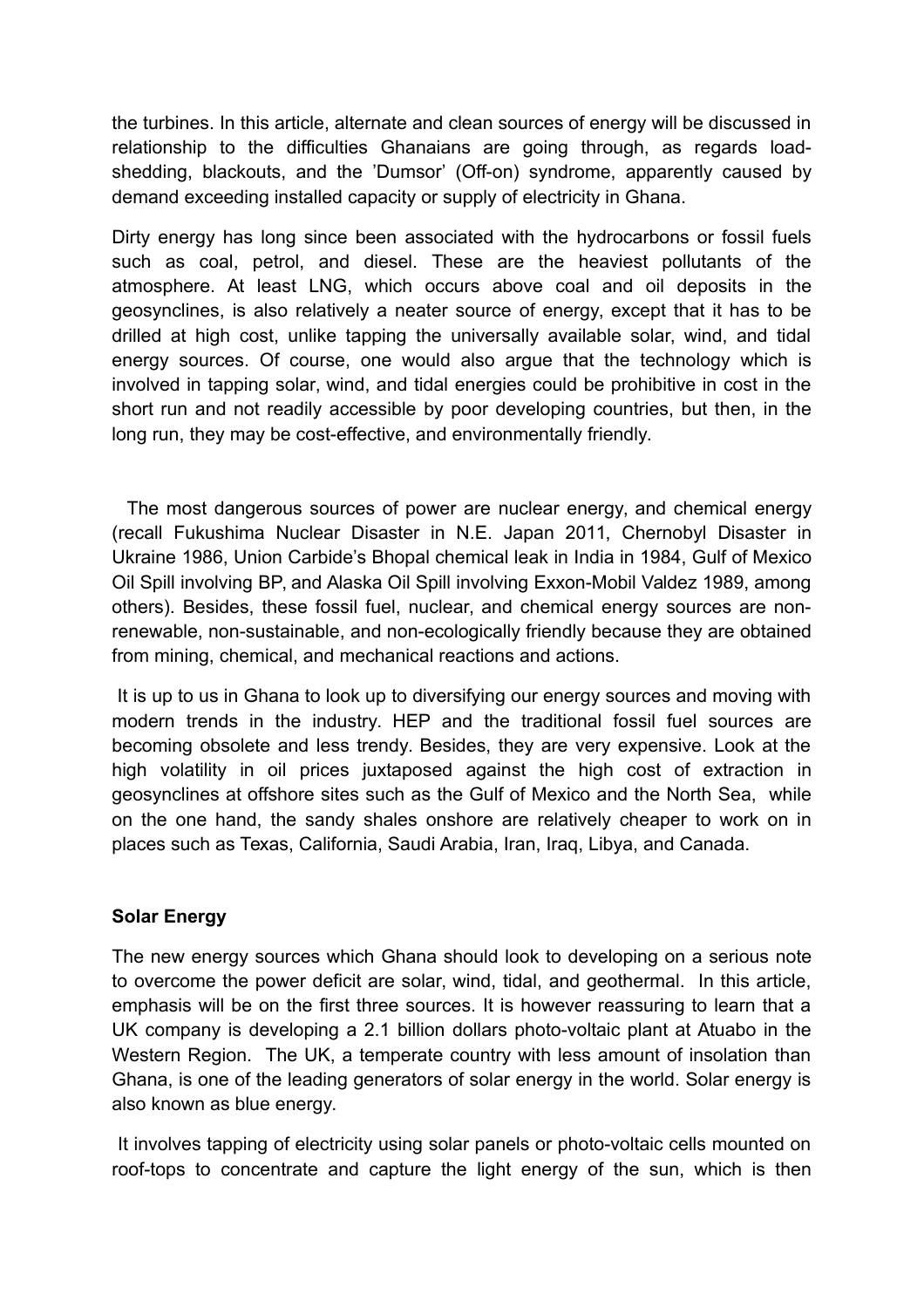converted into mechanical/kinetic energy, and then to electric energy for storage as well as instant usage. We should be seeing solar-powered cars soon. Another method is by thermal stations where solar energy is used to produce steam to turn turbines to generate electricity. In the UK, the government has subsidized households to install solar panels on their houses to generate their own domestic energy, and the surplus is fed into the national grid. The prospect for solar energy use in Ghana is very bright indeed, Ghana being a tropical country with 365 days of sunlight, unlike countries in the temperate and frigid zones which have fewer days of insolation.

However, the ordinary Ghanaian finds solar panels to be expensive. Some years back, university students at KNUST and Legon in Ghana invented solar-powered cooking stoves. I wonder why these have not been commercialized to hit the Ghanaian market. It will obviate the need to use charcoal whose use causes many trees to be cut and burnt. Majority of Ghanaians in rural areas cook by using firewood or charcoal in braziers or coal-pots. This is very wasteful of our trees and the vegetative cover, which has led to massive erosion, land degradation, formation of carapaces, lateritic soils, and badlands.

 Solar energy in the UK is tapped in summer and stored for usage in winter. The UK produces a lot of solar energy as their technology has advanced a lot. If we convert to using solar energy in Ghana, we shall save a lot of money and reduce considerably on environmental damage. The Ghana Environmental Protection Authority should be in the forefront in championing the use of alternate sources of energy in Ghana. They should lobby parliament to pass a law to ask companies and institutions to draw up 10-year plans on how they plan to use alternate or renewable energies such as solar, wind, tidal, and other cheaper, safer, cleaner, sustainable, and eco-friendly sources of energy. Solar energy can be tapped anywhere in the world without locational restrictions, so it is versatile or flexible, as it can be tapped both terrestrially onshore, and offshore.

Leading solar energy producing countries are Germany, China, USA, Japan, Russia, France, Ukraine, Spain, South Korea, South Africa, Morocco, and Algeria.

## **Wind Energy**

Another source of clean renewable and alternate energy is wind energy. Wind parks or wind farms in the world are mainly located **offshore** as there are no obstructions to the wind on the sea. Wind vanes or mills are built and as the wind blows, the blades are propelled and they create mechanical/kinetic energy which is transformed or converted into electrical energy by turbines. The countries in the world which harvest vast amounts of wind-based electricity are Germany, Denmark, China, Netherlands, Belgium, Spain, and South Korea, among many others. Ghana has vast potential in tapping wind-based energy by building wind parks and farms along the stretch of 539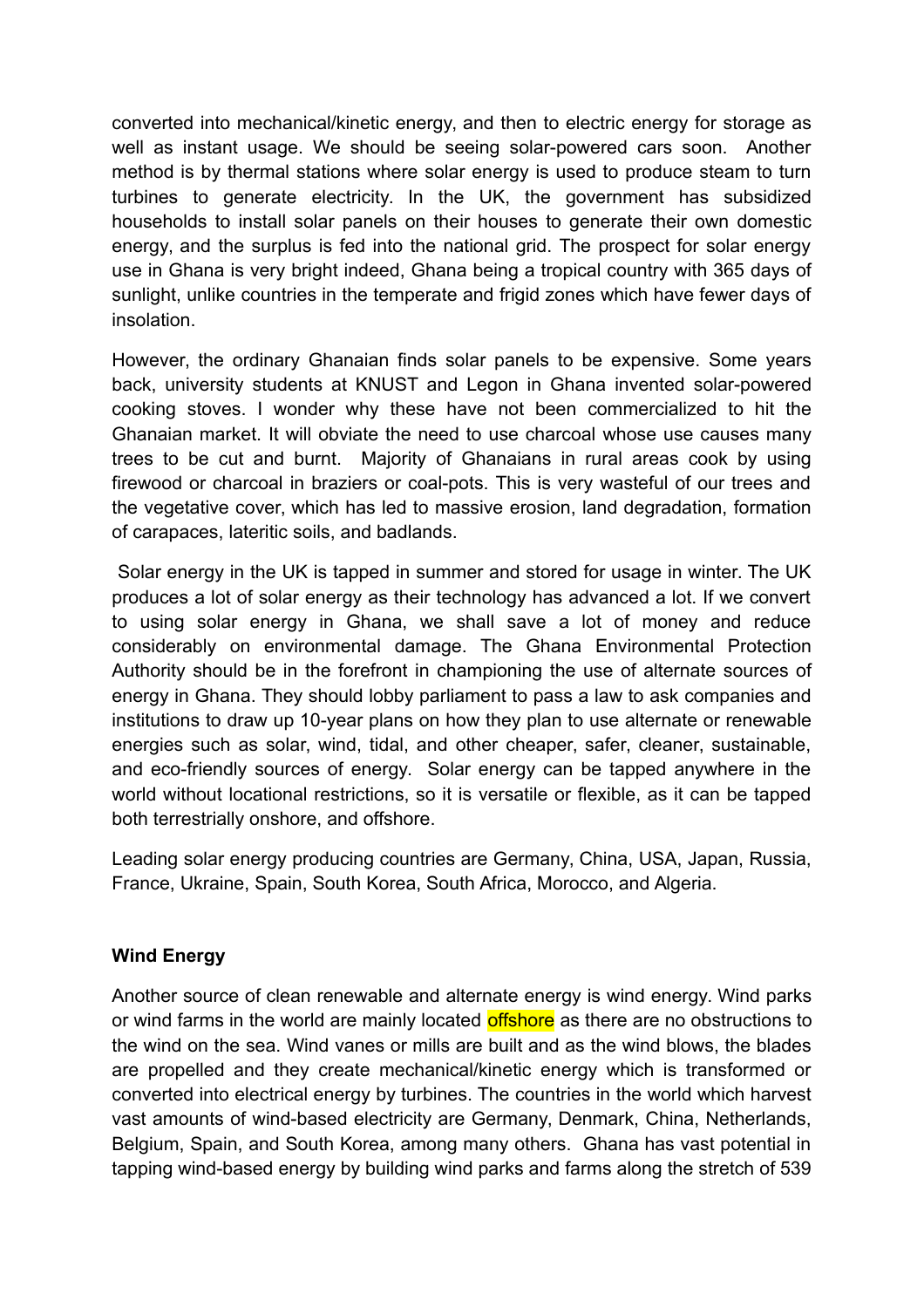kilometres coastline from Half Assini in the west to Aflao in the east. Wind power is green or environmentally-friendly.

# **Tidal Energy**

 Apart from wind power, we also have tidal power derived from the ebb and flooding of the tides in the ocean. Keta and Sekondi areas of Ghana's coastline are areas of intense marine erosion, necessitating the building of marine **barriers**, because of strong sea currents. This threat can be turned into opportunity by siting tidal power stations in those areas. The oceans are vast, and unlike rivers, are not affected by droughts. Besides, ocean resources are global commons and can be universally accessed. Currently, the power blues in Ghana are partially attributed to low levels of water in the Volta Lake and River.

VRA and ECG have to conduct global surveys and plan earnestly how we can shift away from HEP-dependent power to alternate and renewable sources such as solar, wind, tidal, and geothermal power. The leading producers of tidal power in the world are France, South Korea, UK, Russia, Israel, and Philippines, among others. Russia has proposed tidal power plants at Mezenskaya, Tugurskaya and Penzhinskaya. The proposed Mezenskaya plant will generate a colossal output of 87,000 MW of power, which perhaps can supply the whole of Africa.

 Our scientists and technologists such as Dr Christian Kow Gharban in the UK and others at the Ministry of Power, and Ministry of Energy, should be contacted to come up with plans on how to wean us off the over-dependence on fossil fuel-based power sources, which cost us a lot in foreign exchange when we import. In the interim, we could switch over to LNG (Liquefied Natural Gas) from our own oil fields, but in the long run, we need to switch to the renewable energy sources of solar, wind, and tidal power.

## **Geothermal Energy**

The last form of renewable energy is geothermal energy which is found in areas of intense volcanic activity such as the Pacific Rim of Fire in places such as Japan, Hawaii, New Zealand, Indonesia, California, among others. The fissures and fault lines in the earth's crust in those places cause molten magma from the interior of the earth to escape towards the surface of the earth, and when trapped, it warms underground water bodies which gush out as geysers or hot springs and spas. These can be tapped to produce enormous amounts of electricity.